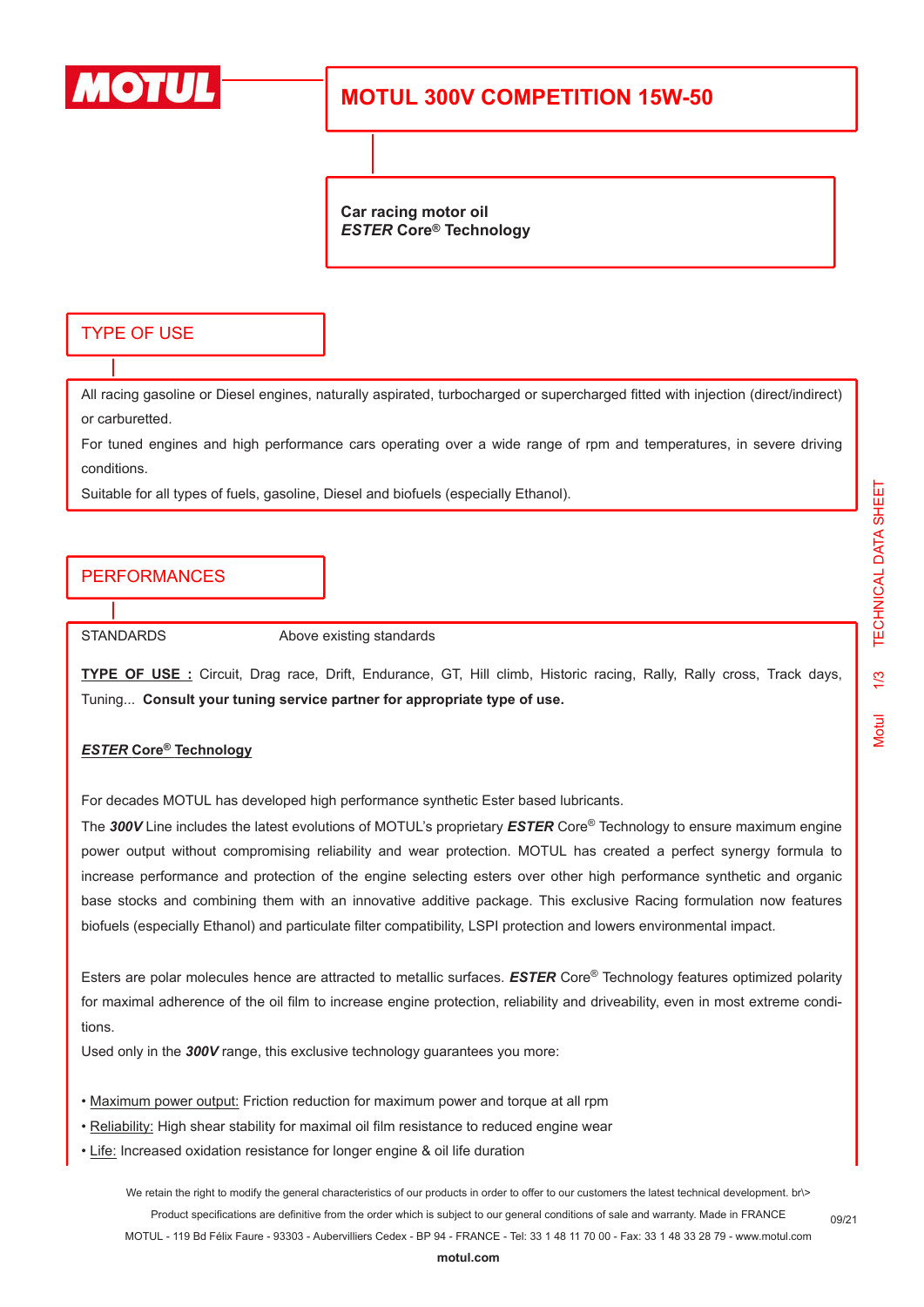

## **MOTUL 300V COMPETITION 15W-50**

**Car racing motor oil** *ESTER* **Core® Technology**

- Driveability: Maximal polar adherence of the oil film for rapid engine rpm response
- Easy start: Fast oil pressure build-up and optimal oil flow
- Reduced oil consumption: Low oil volatility and evaporation helps to control oil consumption
- Detergency: High detergency performance allows better engine cleanliness
- Driving comfort: Lower friction level brings engine noise reduction in all driving modes

This racing formulation *300V* with exclusive *ESTER* Core® Technology features biofuels and particulate filter compatibility and LSPI protection.

- Biofuels: Compatible with alcohol-based fuels, especially Ethanol (up to E85)
- LPSI protection: Compatible with downsized engines subjected to Low Speed Pre-Ignition issues

• Particulate filter: Compatible with particulate filter requiring reduced SAPS (Sulfated Ash, Phosphorous, Sulfur) level (SAPS: 0.91% weight and TBN: 8.1 mg KOH/g)

#### $\frac{1}{\sqrt{2}}$ *ORGANIC BASE*

The Organic base using non-fossil renewable materials is limiting the environmental impact and allows MOTUL to lower its carbon footprint by 25% during manufacturing process.

The *300V* COMPETITION series viscosity grades allow stable oil pressure and bring the best compromise between power and reliability to your engine in all extreme conditions.

These *300V* COMPETITION series viscosity grades can cope with engines subject to mid engine oil dilution from unburned fuel.

### RECOMMENDATIONS

- MOTUL *300V* COMPETITION series are suitable for most engine applications and are particularly recommended for Rally, GT… etc, or historic racing engines (rebuilt engines) requiring performance with enhanced protection against wear and oil pressure drops.

- Adapt or choose the right *300V* viscosity grade according to the viscosity grade recommended in your owner's manual or by your tuning service partner.

We retain the right to modify the general characteristics of our products in order to offer to our customers the latest technical development. br\> Product specifications are definitive from the order which is subject to our general conditions of sale and warranty. Made in FRANCE

MOTUL - 119 Bd Félix Faure - 93303 - Aubervilliers Cedex - BP 94 - FRANCE - Tel: 33 1 48 11 70 00 - Fax: 33 1 48 33 28 79 - www.motul.com

09/21